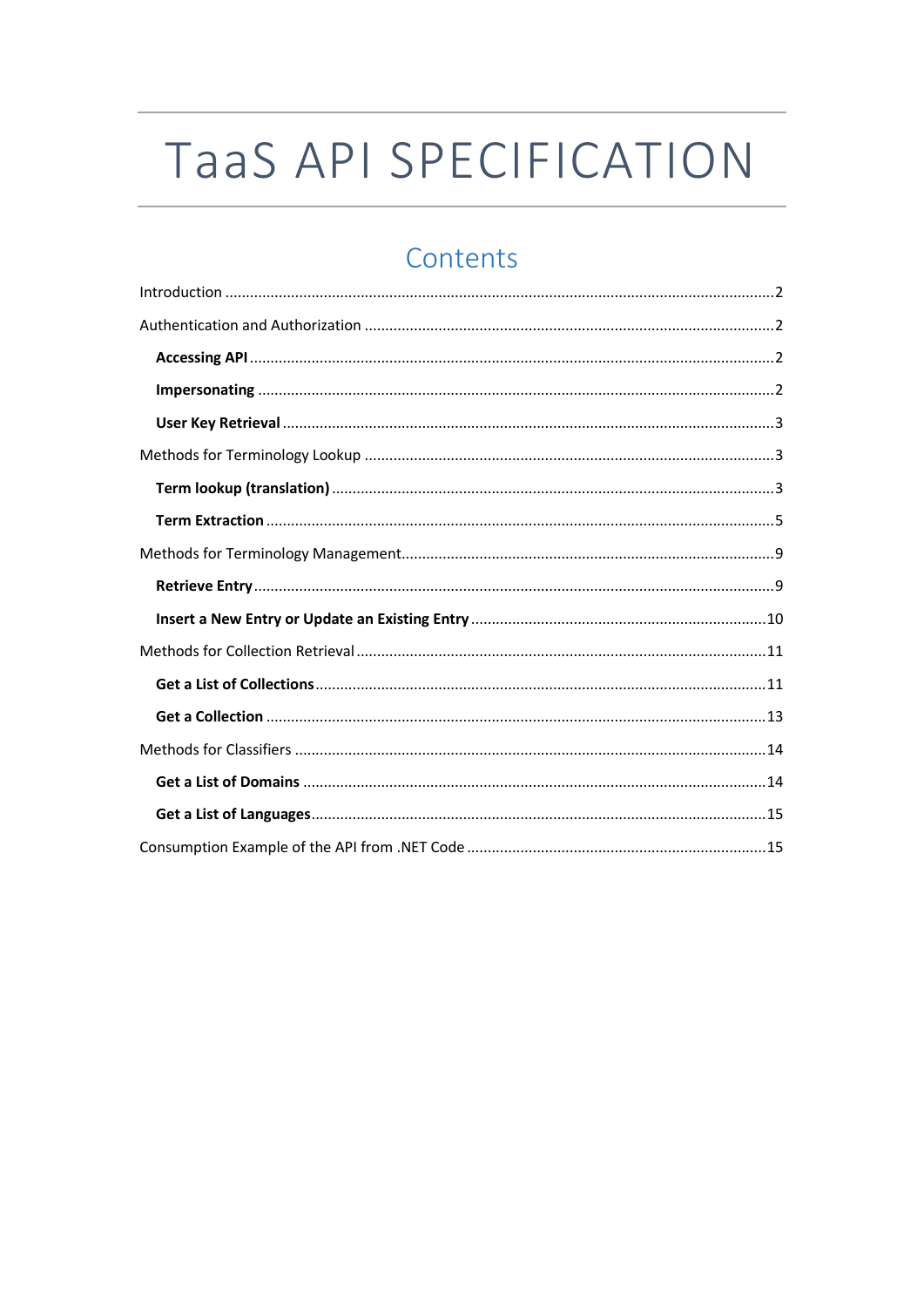# Introduction

<span id="page-1-1"></span><span id="page-1-0"></span>The TaaS API is accessible using Representational State Transfer (REST) and provides methods for accessing TaaS public and private data and terminology extraction methods.

# Authentication and Authorization

### Accessing API

<span id="page-1-2"></span>The TaaS API is accessible using Representational State Transfer (REST) and basic authentication over HTTPS protocol. This means that every request must contain credentials for accessing API methods – username and password encoded with BASE64 encoding schema and include in the header of request.

Authentication constructs as following:

- 1. User credentials are concatenated "username:password"
- 2. Concatenated string is then encoded using Base64 encoding schema
- 3. Add value for Authorization header with method "Basic", the space and encoded string.

Example of Authentication header of request:

Authorization: Basic xxxxxxxxxxxxxxxxxxx

### Impersonating

<span id="page-1-3"></span>In the TaaS System there are different user types:

- TaaS Standard User can be authorized into the TaaS Web portal and consume the TaaS API
- TaaS Machine User can consume the TaaS API and can impersonate at TaaS API as a Standard TaaS User if the user has approved that the TaaS Machine User has the right impersonating as the user.

To support other services (Machine Users) that act in behaviour of their user access to the TaaS platform, the API consumers can add the user key generated by the TaaS system in the request's header. This way Machine Users will be able to authorise with their credentials (as TaaS Machine Users) and impersonate as a Standard User by providing the User Key. The TaaS Machine User can also perform lookups and execute text extraction methods on public data without impersonating as a Standard User, but in that case there is no access to any private data.

To perform impersonation, together with basic authorization of the TaaS Machine User (account for external system) an additional custom header is added in request's header. The header name is "TaaS-User-Key" and the value is the User Key of the end user: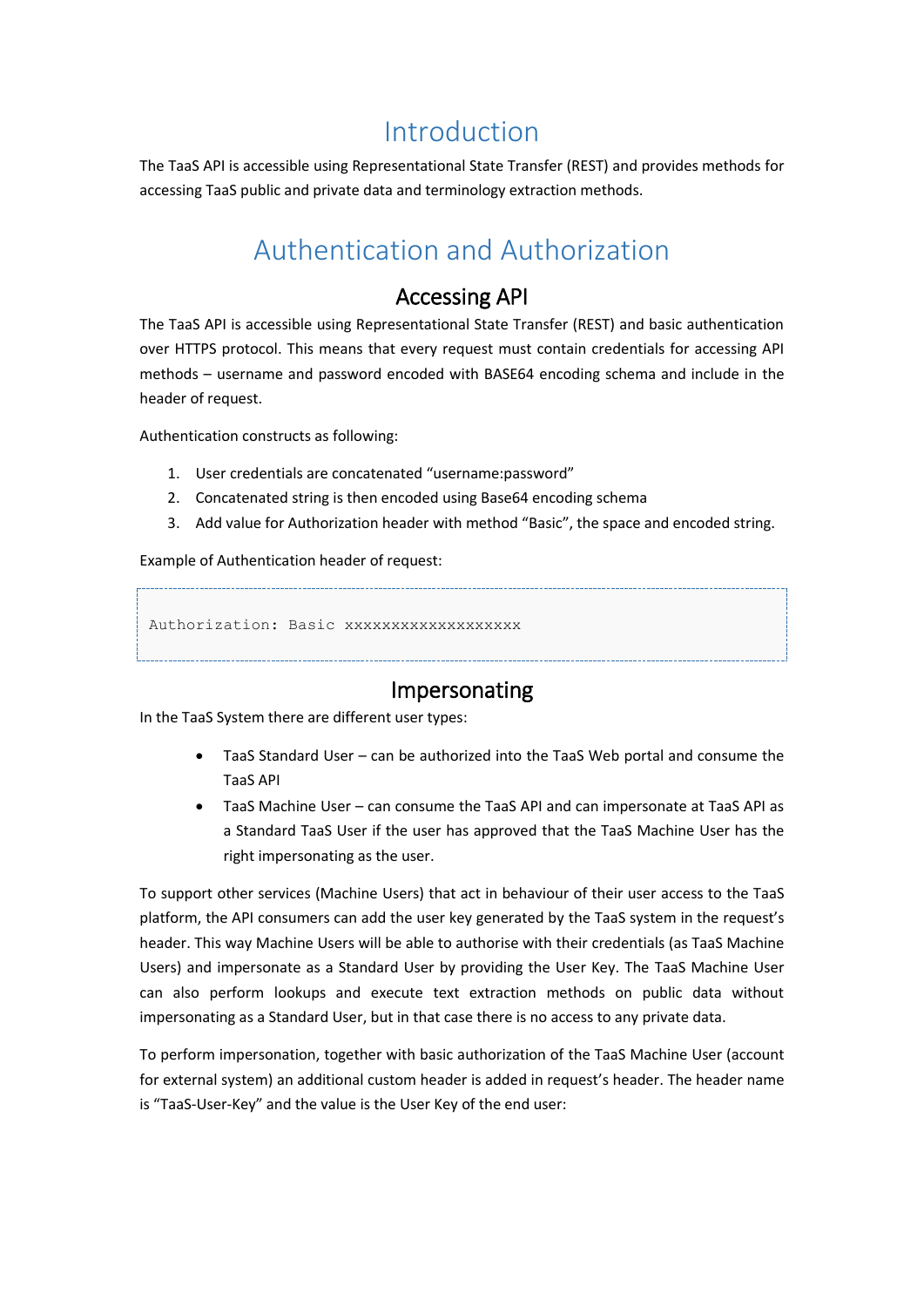```
Authorization: Basic xxxxxxxxxxxxxxxxxxx
TaaS-User-Key: yyyyyyyyyyyyyyyyyyyy
```
# User Key Retrieval

<span id="page-2-0"></span>A User Key can be retrieved from the TaaS system by sending the user to the TaaS portal where:

- the user can log in or register to the system and then log in
- accept User Key retrieval for specific API machine client
- The TaaS system generates a new User Key and displays it to the user
- The user can copy the User Key and paste it into the external system

External systems have to send the users to the following web address: [https://\[taas-webportal](https://[taas-webportal-url]/account/keys/create/?system=SystemUserName)[url\]/account/keys/create/?system=SystemUserName](https://[taas-webportal-url]/account/keys/create/?system=SystemUserName)

<span id="page-2-1"></span>The parameter "system" includes information on which external system is requesting the User Key. The value of the parameter is the username of the TaaS Machine User, and the User Key will be valid only for impersonating with that TaaS Machine User account.

# Methods for Terminology Lookup<sup>1</sup>

# Term lookup (translation)

<span id="page-2-2"></span>This method looks up translations for a given term and optionally performs look-ups in the specified target language and domain. Results can be filtered out by collection types and/or by specifying collection IDs.

If the authorized user is a Machine User account without impersonation, the lookup is performed only in public data.

#### *Request:*

**Synopsis:** GET {WS\_URL}/lookup/[sourceLang]/[term]

*where*

sourceLang – source language code (ISO 639-1: two-letter codes) term – term txt

**Request Headers:** Accept (application/xml, application/json), Authorization, TaaS-User-Key

#### **Request Parameters:**

targetLang – target language code (can be empty) (ISO 639-1: two-letter codes) domain – TaaS domain code (can be empty) (must start with "TaaS-")

collection – collection type or collection id (can be empty, can be multiple) (see below

for possible values).

-

**Request Message Body**: empty

 $1$  These and further methods are available to users with appropriate access rights.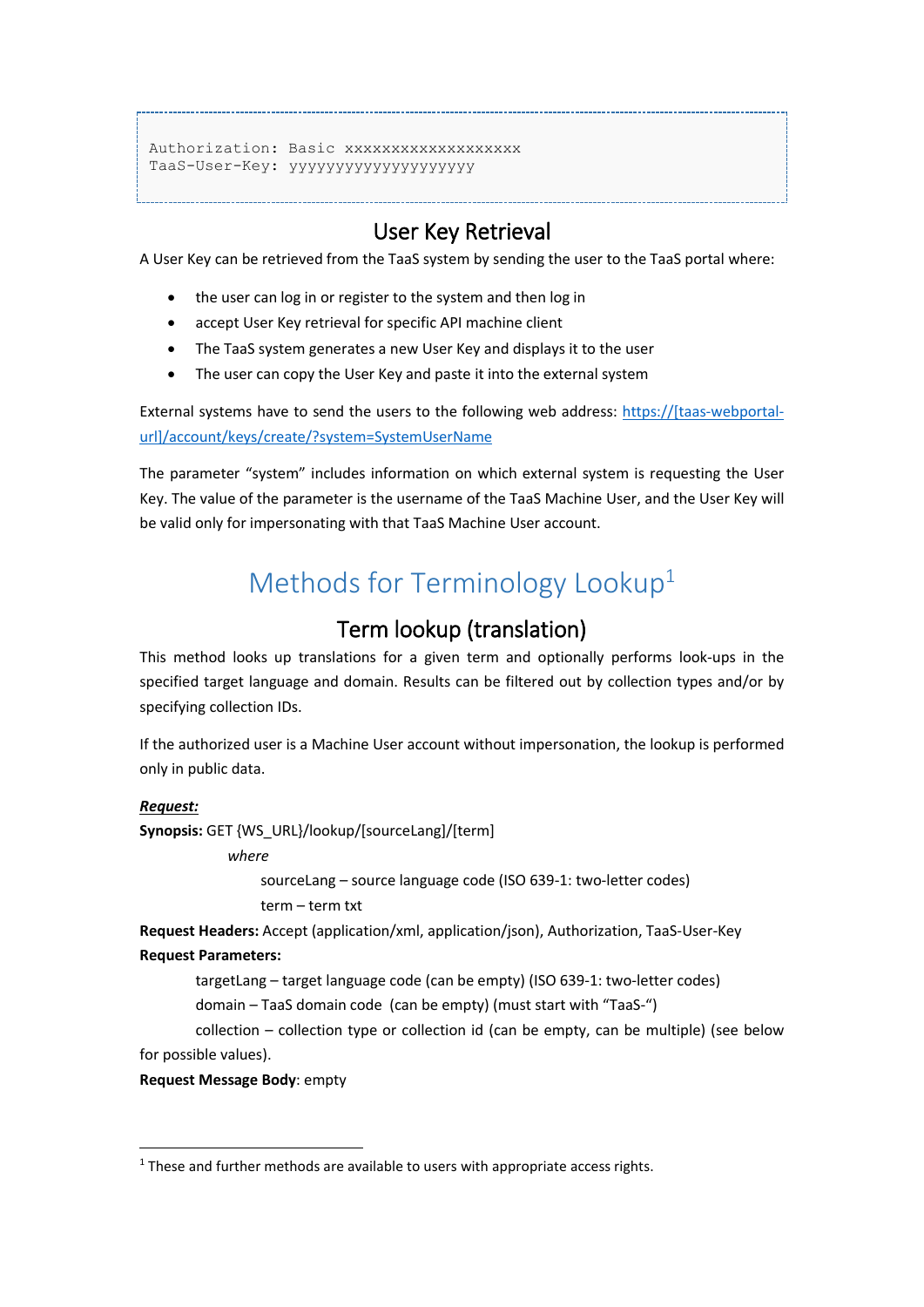#### *Response:*

**Response Headers:** Content-Length, Content-Type.

**Response Message Body:** list of results, as json or xml (depends on the value of the *Accept* header)

Each result contains:

term – translation equivalent of source term

entryID- entry ID of translation term

collectionID – ID of the collection

collectionName – name of the collection in plain text

collectionType – type of the collection:

- 1- EuroTermBank Collection
- 2- Public TaaS Collection
- 3- Private TaaS Collection

domainID – domain ID of the found entry (null if no domain is specified)

domainName – domain name

language - target language code of translation (ISO 639-1: two-letter code)

If the target language is missing, then only distinct list of collections is returned, where such term is present.

#### **Response Status**: 200

#### *Example Request:*

Look-up for English translations of the Latvian term 'dators' in Electroniks and electrical Engineering, in EuroTermBank collections (collection=1) and also only in following collection with ids – 263 and 301.

```
GET lookup/lv/dators?targetLang=en&domain=TaaS-1500&collection=1&coll
ection=263&collection=301 HTTP/1.1
Authorization: Basic xxxxxxxxxxxxxxxxxxx
TaaS-User-Key: yyyyyyyyyyyyyyyyyyyyy
Content-Type: application/json; charset=utf-8
```

```
HTTP/1.1 200 OK
Content-Type: application/json; charset=utf-8
Content-Length: 146 
 [
    {
         "term": "computer",
         "entryID": 464626,
         "collectionID": 263,
         "collectionName": "Latviešu–angļu enerģētikas un 
elektrotehnikas vārdnīca",
         "collectionType": 1,
         "domainID": "TaaS-1505",
         "domainName": "Electronics and electrical engineering",
```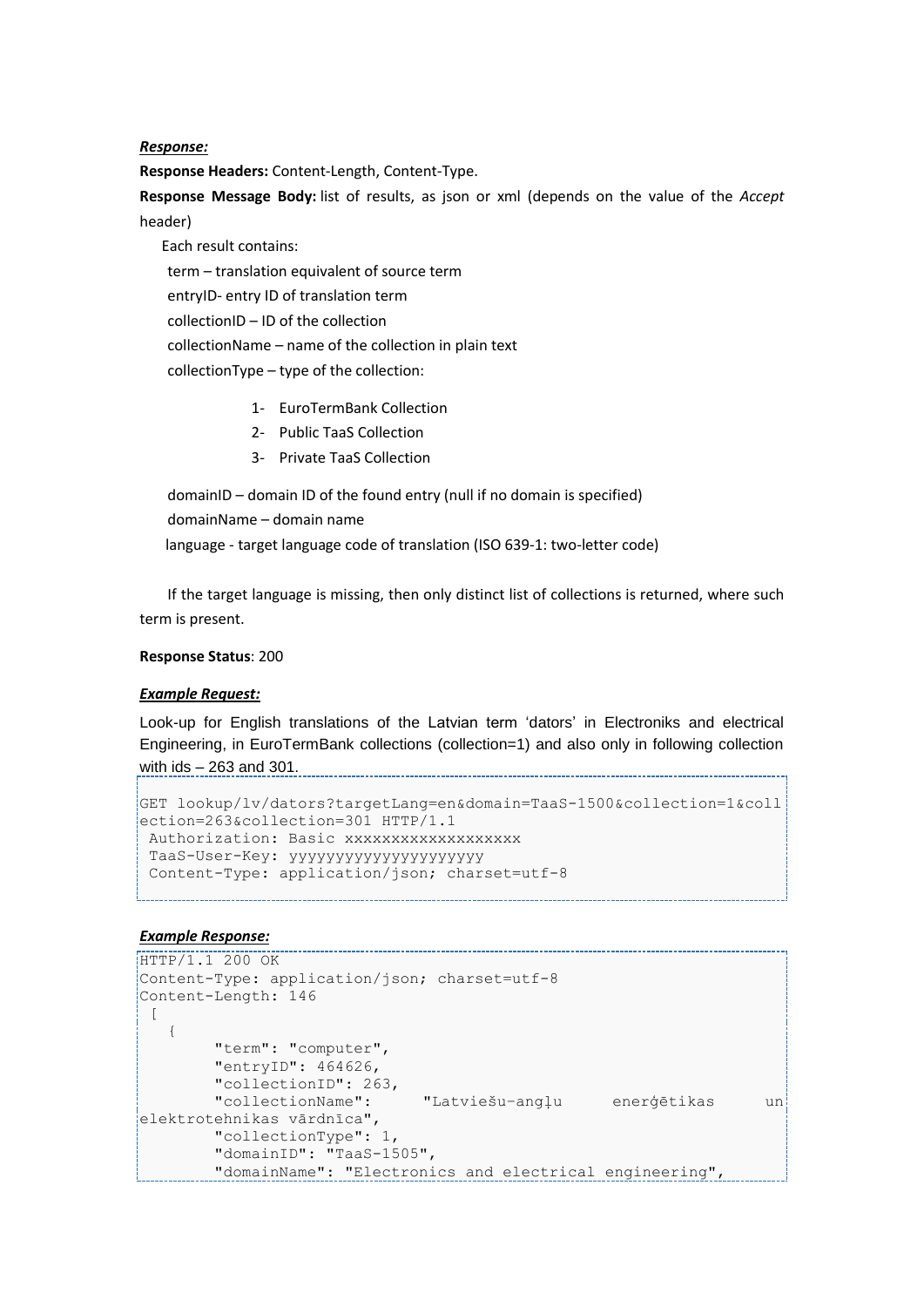```
 "language": "en"
     },
      {
          "term": "computer",
          "entryID": 616107,
          "collectionID": 301,
          "collectionName": "Europos žodynas: Eurovoc, 4.2 versija",
          "collectionType": 1,
          "domainID": "TaaS-2000",
          "domainName": "Social sciences",
          "language": "en"
      }
\mathop{\boxplus}
```
### Term Extraction

<span id="page-4-0"></span>This method tags term candidates in text: method 1 marks term candidates only and method 2 includes also references to terminology entries, i.e., marks term candidates and also searches in TaaS external resources (e.g., Eurotermbank.com) for translations.

If the authorized user is a Machine User account without impersonation, lookup is performed only in public data.

#### *Request:*

**Synopsis: POST {WS\_URL}/extraction** 

**Request Headers:** Authorization, TaaS-User-Key, Content-Type

#### **Request Parameters:**

sourceLang – source language code (for the source text's language) (ISO 639-1: twoletter code)

targetLang – target language code (for the language in which translation candidates should be looked up) (can be empty) (ISO 639-1: two-letter code)

method – 1-statistical terminology annotation, 2- statistical terminology annotation with references to terminology entries, 4- Terminology DB based terminology annotation (fast)

domain – TaaS domain code (can be empty)

collection – collection ID (method 4 only, can be specified multiple times)

external – true/false (method 4 only, default: false) – whether to include terms from external sources

outformat – rdf (can be omitted, method 4 only) – returns the term collection in RDF format instead of TBX

**Request Message Body**: plain text

#### *Response:*

**Response Headers:** Content-Length, Content-Type.

**Response Message Body:** xml

**Response Status:** 200

#### *Example Request Method 1:*

Tags terms in plain text. Returns the result in an XML document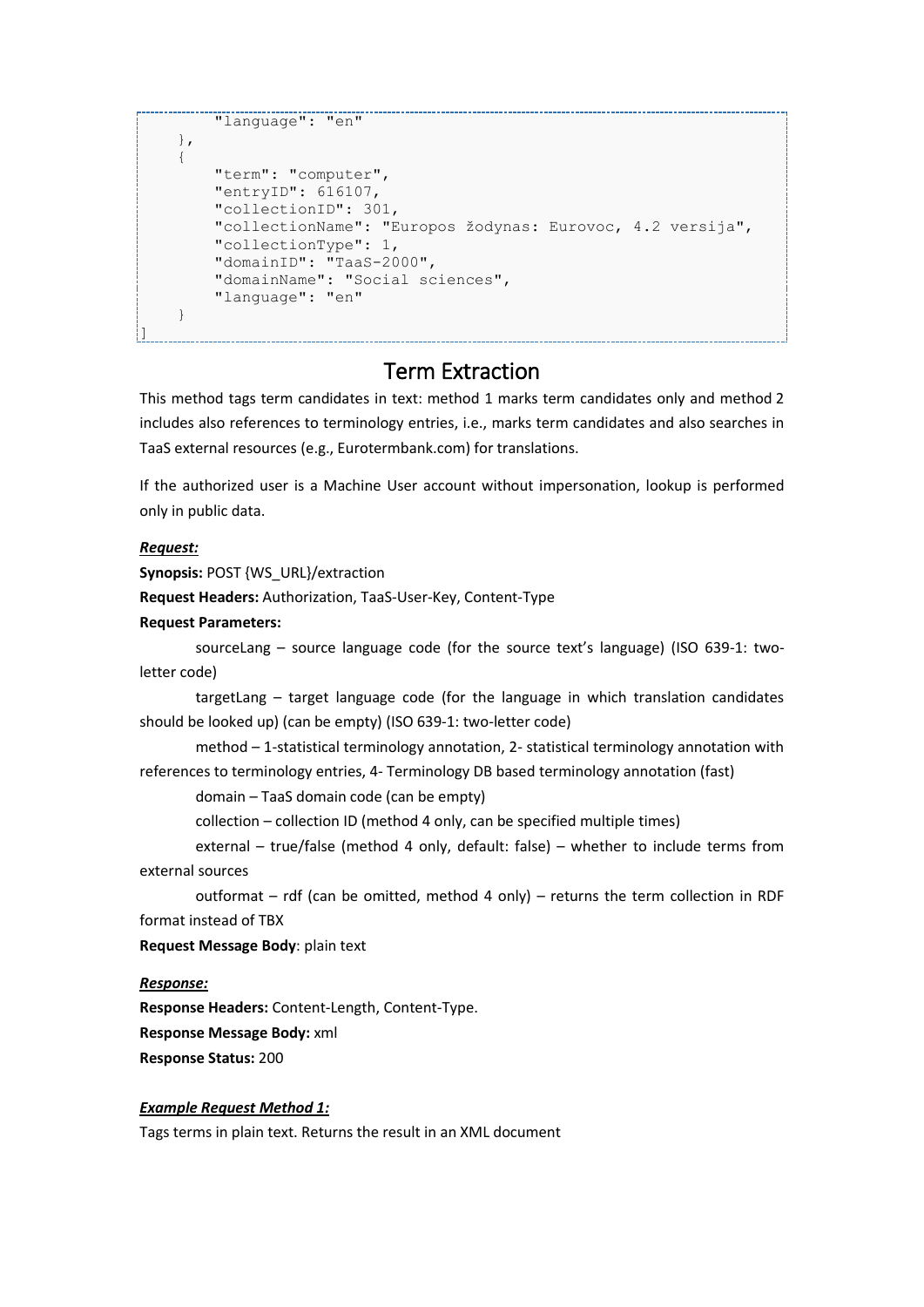```
POST /extraction/?sourceLang=lv&method=1&targetLang=en&domain=TaaS-
1500 HTTP/1.1
Authorization: Basic xxxxxxxxxxxxxxxxxxx
TaaS-User-Key: yyyyyyyyyyyyyyyyyyyyyyyyyyyy
Content-Length: 19
Content-Type: text/plain
Personālais dators
```
#### *Example Response:*

```
HTTP/1.1 200 OK
Cache-Control: no-cache
Pragma: no-cache
Content-Type: application/xml; charset=utf-8
Expires: -1
Server: Microsoft-IIS/7.5
X-AspNet-Version: 4.0.30319
X-Powered-By: ASP.NET
Date: Thu, 17 Jan 2013 07:50:05 GMT
Content-Length: 203 
<extractionResult>
    \langletext>
         <![CDATA[<TENAME SCORE="1.0" MSD="A-msnp-y------------------
f- N-msn---------n-----------l-" LEMMA="personāls dators">Personālais 
dators</TENAME>]]>
    \langle/text>
</extractionResult>
```
#### *Example Request Method 2*

Tags terms in plain text and adds references to term entries that are found in the TaaS platform. Term entries are added inline. The call returns the result in an XML document

```
POST /extraction/?sourceLang=lv&method=2&targetLang=en&domain=TaaS-
1500 HTTP/1.1
Authorization: Basic xxxxxxxxxxxxxxxxxx
 TaaS-User-Key: yyyyyyyyyyyyyyyyyyyyyyy
 Content-Type: text/plain 
Personāls dators
```

```
...................................<br>HTTP/1.1 200 OK
Cache-Control: no-cache
Pragma: no-cache
Content-Type: application/xml; charset=utf-8
Expires: -1
Server: Microsoft-IIS/7.5
X-AspNet-Version: 4.0.30319
X-Powered-By: ASP.NET
Date: Thu, 17 Jan 2013 07:50:05 GMT
Content-Length: 146 
<extractionResult>
<text>
<![CDATA[<TENAME termID="etb-1" SCORE="1.0" MSD="A-msnp-n------------
-----f-    N-msn---------n-------------1-" LEMMA="personā1s
dators">Personāls dators</TENAME>]]></text>
```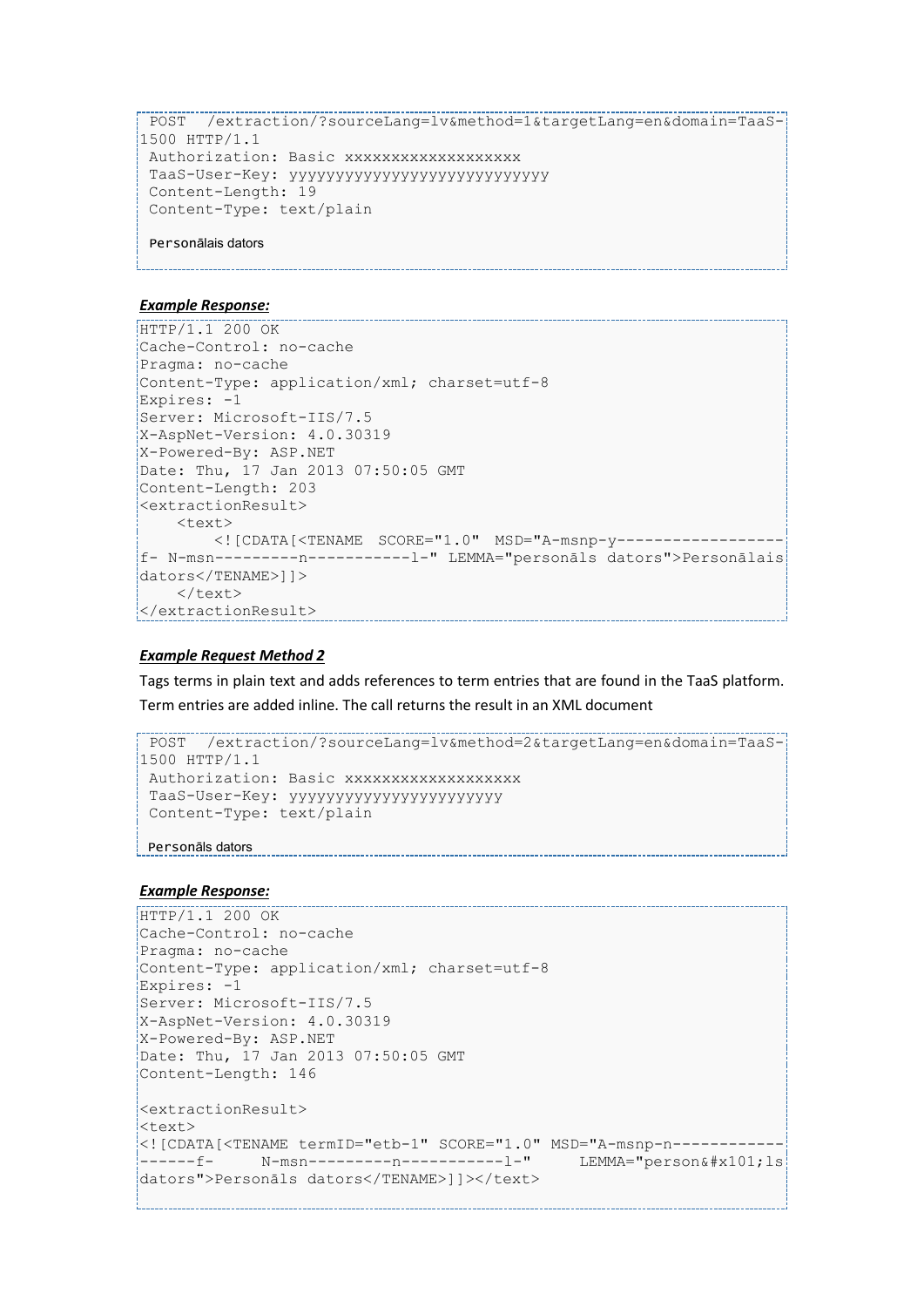```
<terms>
<![CDATA[<?xml version="1.0" encoding="utf-8"?>
<!DOCTYPE martif SYSTEM 
'http://www.ttt.org/oscarstandards/tbx/TBXcoreStructV02.dtd'><martif 
type="TBX" xml:lang="lv"><martifHeader><fileDesc><sourceDesc><p>From
the TaaS Terminology Annotation
Service</p></sourceDesc></fileDesc><encodingDesc><p
type="XCSURI">http://www.ttt.org/oscarstandards/tbx/TBXXCS.xcs</p></e
ncodingDesc></martifHeader><text><body><termEntry id="etb-1"><admin
type="sourceLanguage">lv</admin><descrip 
type="subjectField"/><langSet 
xml:lang="lv"><ntig><termGrp><term>Personāls 
dators</term><termCompList 
type="lemma"><termCompGrp><termComp>personāls</termComp><termNote 
type="partOfSpeech">A</termNote><termNote 
type="grammaticalGender">masculine</termNote><termNote 
type="grammaticalNumber">singular</termNote><termNote 
type="transferComment">A-msnp-n------------------f-
</termNote></termCompGrp><termCompGrp><termComp>dators</termComp><ter
mNote type="partOfSpeech">N</termNote><termNote 
type="grammaticalGender">masculine</termNote><termNote 
type="grammaticalNumber">singular</termNote><termNote 
type="transferComment">N-msn---------n-----------l-
</termNote></termCompGrp></termCompList></termGrp><descrip 
type="reliabilityCode">1</descrip><admin 
type="score">1.0</admin><admin target="ba33ef7c-e7e7-4f3a-aed6-
390d1e255cc4.output.step1.completed" type="sourceIdentifier"/><xref 
target="http://www.eurotermbank.com/Collection.aspx?collectionid=149" 
type="xSource">ISO IT (ISO 2382-1)</xref><xref
target="http://www.eurotermbank.com/Collection.aspx?collectionid=297" 
type="xSource">Angļu–latviešu muitas terminu vārdnīca</xref><xref 
target="http://www.eurotermbank.com/Collection.aspx?collectionid=315" 
type="xSource">ISO/IEC 2382-1:1993 Informācijas tehnoloģijas -
Terminu vārdnīca - 1. daļa: Pamattermini</xref><xref 
target="http://www.eurotermbank.com/Collection.aspx?collectionid=396" 
type="xSource">Angļu–latviešu–krievu informātikas termini</xref><xref 
target="http://www.eurotermbank.com/Collection.aspx?collectionid=420" 
type="xSource">Microsoft Public Public Terminology
Collection</xref></ntig></langSet></termEntry></body></text></martif>
]]></terms>
</extractionResult>
```
#### *Example Request Method 4*

Tags terms with terms from terminology collections in plain text and adds references to term entries that are found in the TaaS platform. Term entries are added inline. The call returns the result in an XML document

```
POST /extraction?sourceLang=en&method=4&targetLang=hr&domain=TaaS-
1500 HTTP/1.1
Authorization: Basic xxxxxxxxxxxxxxxxxxx
TaaS-User-Key: yyyyyyyyyyyyyyyyyyyyyyy 
Content-Type: text/plain 
I have personal computer
```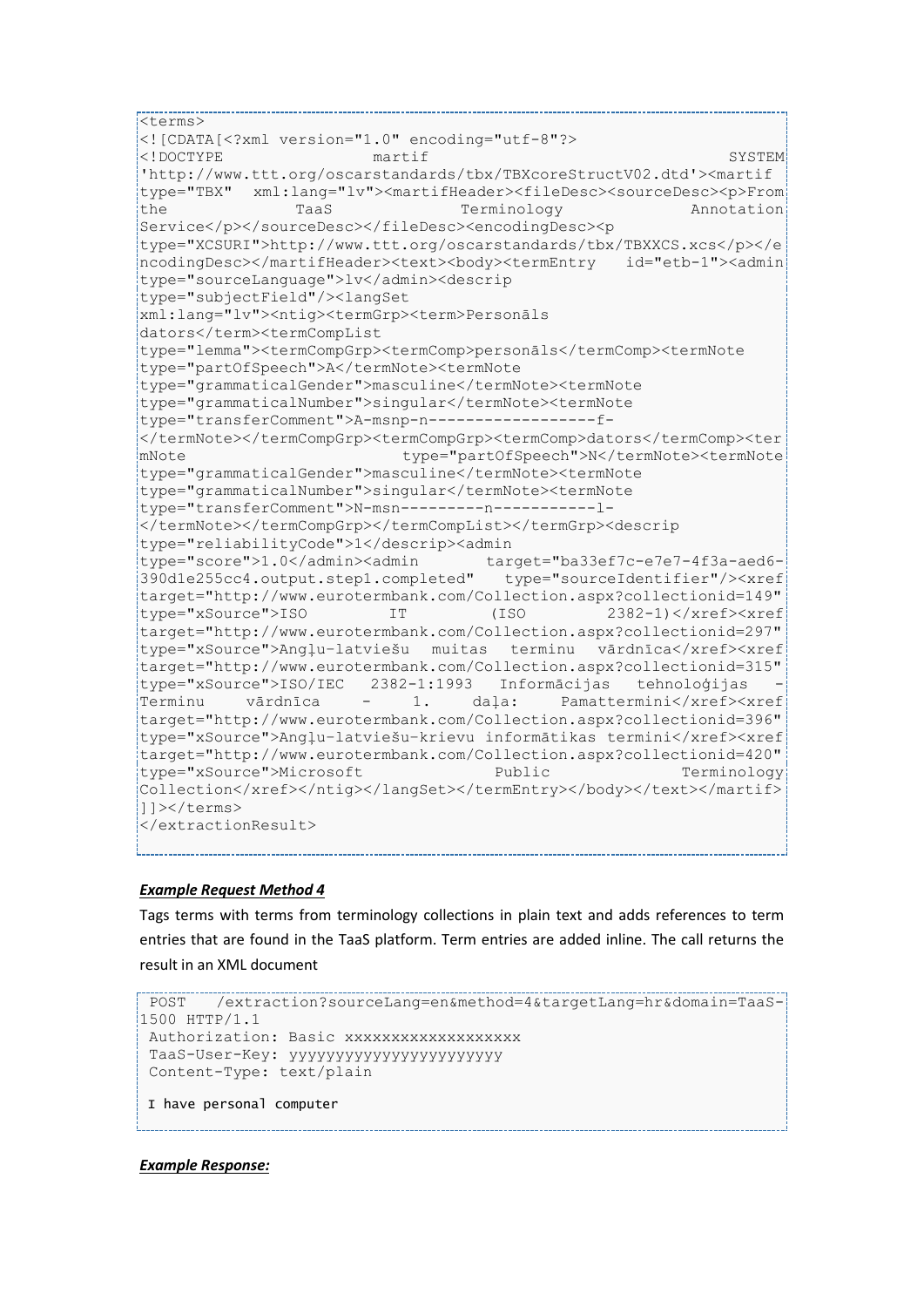```
...............................<br>HTTP/1.1 200 OK
Cache-Control: no-cache
Pragma: no-cache
Content-Type: application/xml; charset=utf-8
Expires: -1
Server: Microsoft-IIS/7.5
X-AspNet-Version: 4.0.30319
X-Powered-By: ASP.NET
Date: Wed, 12 Mar 2014 08:05:03 GMT
Content-Length: 9409
<extractionResult>
     <text>
        \langle! [CDATA [
I have <TENAME ID="1227550,1227399">personal computer</TENAME>
        |] >\langle/text>
    \langle \text{trans}\rangle\langle! [CDATA[
<martif type="TBX"><martifHeader><encodingDesc><p 
type="XCSURI">http://www.ttt.org/oscarstandards/tbx/TBXXCS.xcs</p></encodingDesc></
martifHeader><text><body>
<termEntry id="1227550"><admin type="sourceLanguage">en</admin><admin 
type="subsetOwner">Microsoft Corp.</admin><admin 
type="securitySubset">public</admin><transacGrp><transac 
type="transactionType">creation</transac><transacNote 
type="responsibility">Imported automatically by 
Tilde</transacNote><date>13:58:53, Mon Jan 11, 
2010</date></transacGrp><descrip 
type="subjectField">3236</descrip><note>information technology and 
data processing</note><langSet lang="en"><transacGrp><transac
type="transactionType">creation</transac><transacNote 
type="responsibility">Imported automatically by 
Tilde</transacNote><date>13:58:53, Mon Jan 11, 
2010</date></transacGrp><ntig><transacGrp><transac 
type="transactionType">creation</transac><transacNote 
type="responsibility">Imported automatically by 
Tilde</transacNote><date>13:58:53, Mon Jan 11, 
2010</date></transacGrp><termGrp><term>personal 
computer</term></termGrp></ntig><descripGrp><descrip 
type="definition">A microcomputer designed for use by one person at a 
time. Personal computers do not need to share the processing, disk, 
and printer resources of another 
computer.</descrip></descripGrp></langSet><langSet 
lang="hr"><transacGrp><transac 
type="transactionType">creation</transac><transacNote 
type="responsibility">Imported automatically by 
Tilde</transacNote><date>13:58:53, Mon Jan 11, 
2010</date></transacGrp><ntig><transacGrp><transac 
type="transactionType">creation</transac><transacNote 
type="responsibility">Imported automatically by 
Tilde</transacNote><date>13:58:53, Mon Jan 11, 
2010</date></transacGrp><termGrp><term>osobno 
računalo</term></termGrp></ntig></langSet></termEntry>
<termEntry id="1227399"><admin type="sourceLanguage">en</admin><admin 
type="subsetOwner">Microsoft Corp.</admin><admin 
type="securitySubset">public</admin><transacGrp><transac 
type="transactionType">creation</transac><transacNote 
type="responsibility">Imported automatically by 
Tilde</transacNote><date>13:58:53, Mon Jan 11, 
2010</date></transacGrp><descrip
```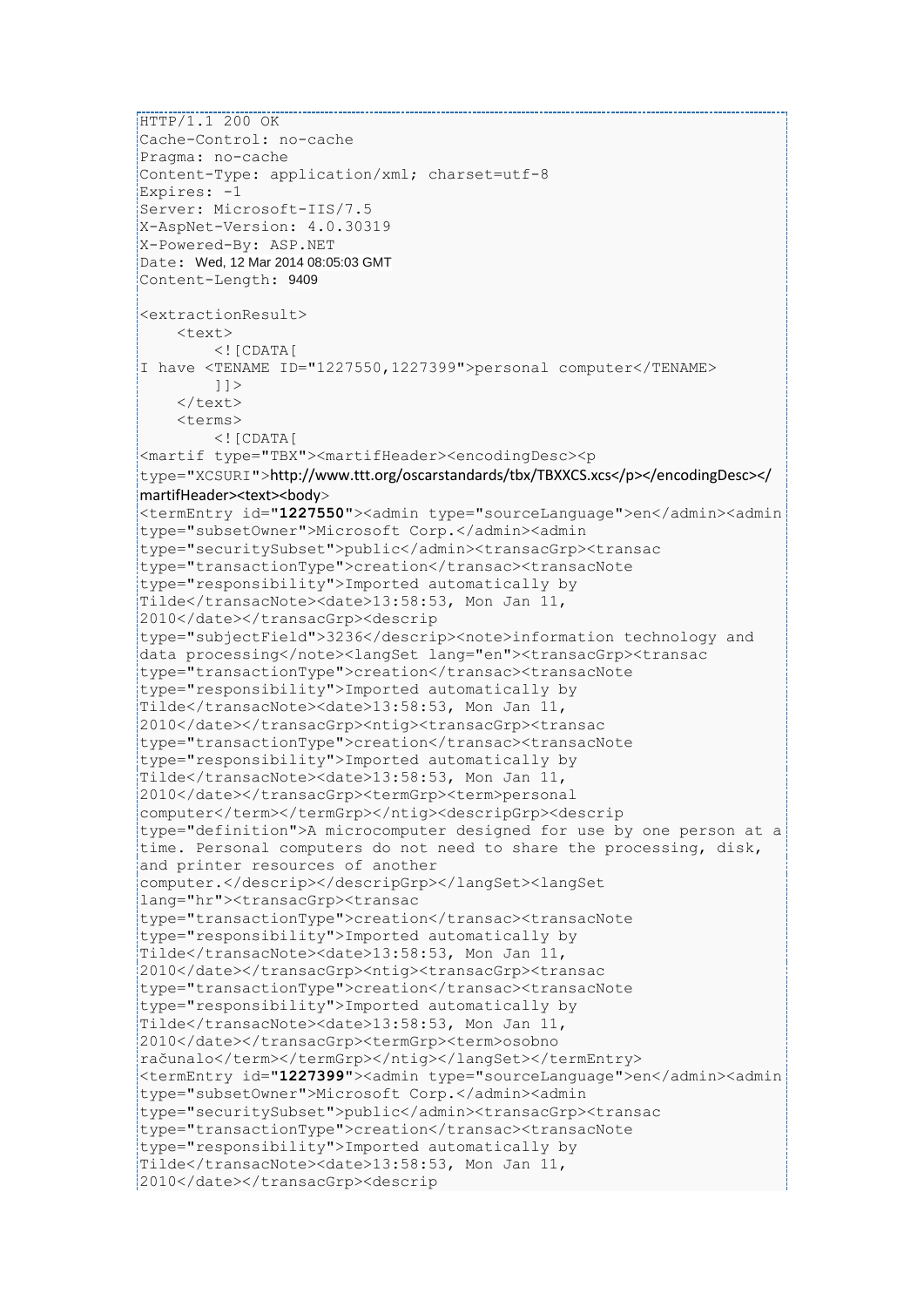```
type="subjectField">3236</descrip><note>information technology and 
data processing</note><langSet 
lang="en"><transacGrp><ntig<termGrp><term>personal 
computer</term></termGrp></ntig></langSet><langSet 
lang="hr"><ntig><termGrp><term>osobno 
računalo</term></termGrp></ntig></langSet></termEntry>
</body></text></martif>]]>
     </terms>
</extractionResult>
```
# <span id="page-8-0"></span>Methods for Terminology Management

## Retrieve Entry

<span id="page-8-1"></span>This method retrieves an entry by its entryID. If the collection is private and not shared, only the authorized user of the collection owner's project can access the entry.

If the authorized user is a Machine User account without impersonation, only a public entry can be retrieved.

#### *Request:*

**Synopsis:** Get {WS\_URL}/terms/[entryID]

The [entryID] is the ID of the term entry to be retrieved.

**Request Headers:** Authorization, TaaS-User-Key

**Request Parameters:** -

**Request Message Body:** -

#### *Response:*

**Response Headers:** Content-Length, Content-Type **Response Message Body:** terminology entry in TBX format **Response Status:** 200

#### *Example Request:*

Retrieves the entry with the id 1281789.

```
GET /terms/638733 HTTP/1.1
Authorization: Basic xxxxxxxxxxxxxxxxxxx
TaaS-User-Key: MjIyMy1yRUVGUi01NTY3LTIyMzAtNDRGRkY=
```

```
HTTP/1.1 200 OK
Content-Type: application/xml; charset=utf-8
Content-Length: 125
<?xml version="1.0" encoding="utf-8"?>
<!DOCTYPE martif SYSTEM 'http://www.ttt.org/oscarstandards/tbx/TBXcoreStruc
tV02.dtd'>
<martif type="TBX" xml:lang="lv">
   <martifHeader>
      <fileDesc>
        <sourceDesc>
            <p>TaaS – Terminology As a Service</p>
```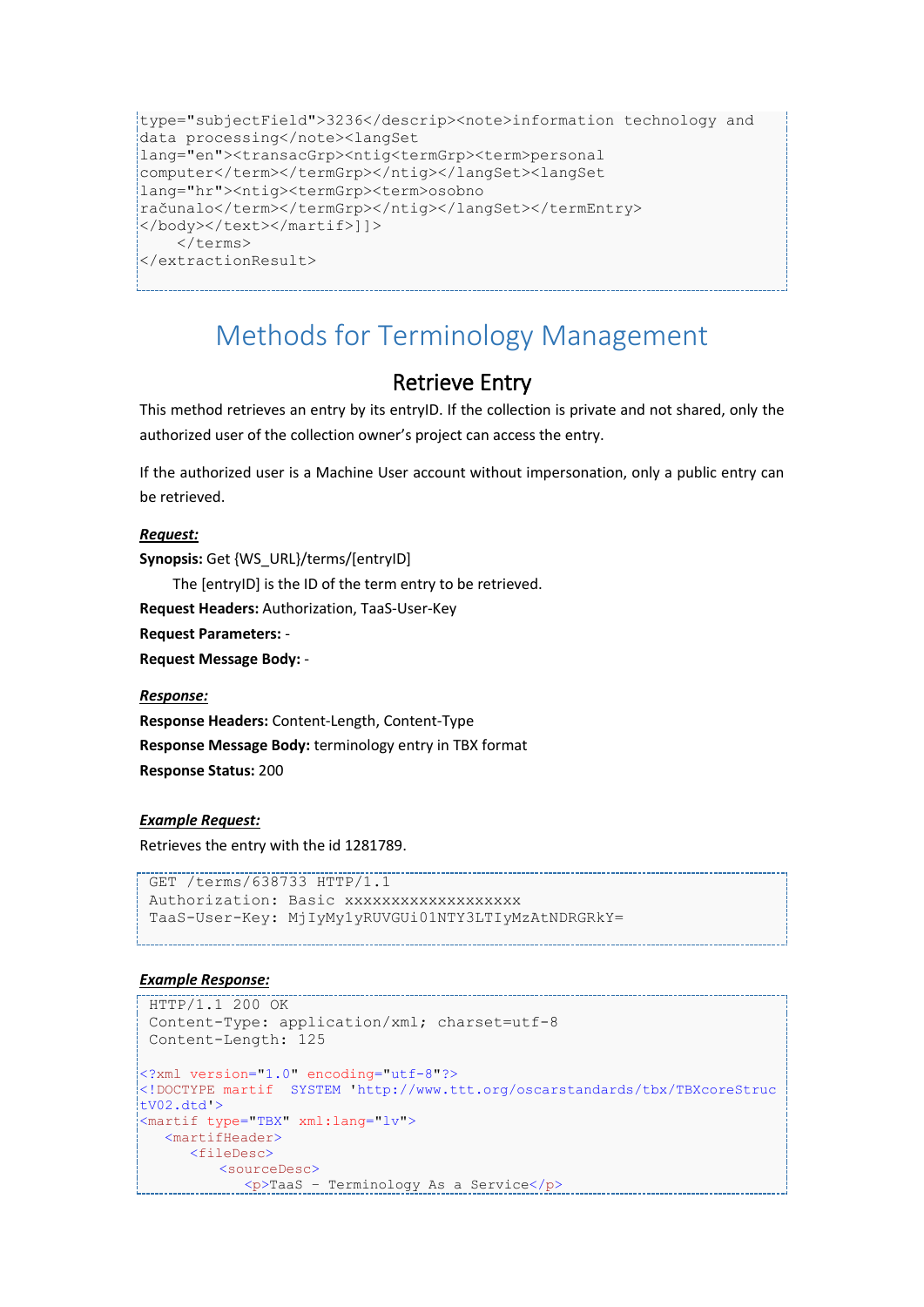```
</sourceDesc>
       </fileDesc>
       <encodingDesc>
        <p type="XCSURI">http://www.ttt.org/oscarstandards/tbx/TBXXCS.xcs</p>
       </encodingDesc>
   </martifHeader>
  <sub>text</sub></sub>
     <body>
       <termEntry id="1281935">
         <langSet xml:lang="lv">
            <ntig>
              <termGrp>
                   <term>sample text</term>
              </termGrp>
            </ntig>
           </langSet>
       </termEntry>
     </body>
  \langle/text>
</martif>
```
### Insert a New Entry or Update an Existing Entry

<span id="page-9-0"></span>This method updates an existing entry or inserts a new entry. If an entry contains attribute "id" at entry level in TBX document, the collection ID is retrieved from DB. If the entry id is not present, the API checks the received collection id. If the user has appropriate rights (editor or administrator of this collection), the entry is inserted as a new entry to this collection or if the entry is a new version of an existing entry, the existing entry is replaced with the updated version. After insertion, all search tables are immediately updated.

If the authorized user is a Machine User account without impersonation, no action is performed.

*Request:*

**Synopsis:** POST {WS\_URL}/terms?collectionID=[collectionID] **Request Headers:** Authorization, TaaS-User-Key, Content-Length, **Request Parameters:** - **Request Message Body:** an entry in the format of the TBX element

*Response:*

**Response Headers:** Content-Length, Content-Type. **Response Message Body:** ID of insert or updated entry. **Response Status:** 200, 500 (in case of error)

#### *Example Request:*

Inserts a new entry into the collection with the ID 3464

```
POST /collections/3464 HTTP/1.1
Authorization: Basic xxxxxxxxxxxxxxxxxx
TaaS-User-Key: yyyyyyyyyyyyyyyyyy
Content-Length: 202
<?xml version="1.0" encoding="utf-8"?>
<!DOCTYPE martif SYSTEM 'http://www.ttt.org/oscarstandards/tbx/TBXcoreStruc
tV02.dtd'>
<martif type="TBX" xml:lang="lv">
   <martifHeader>
   <fileDesc>
```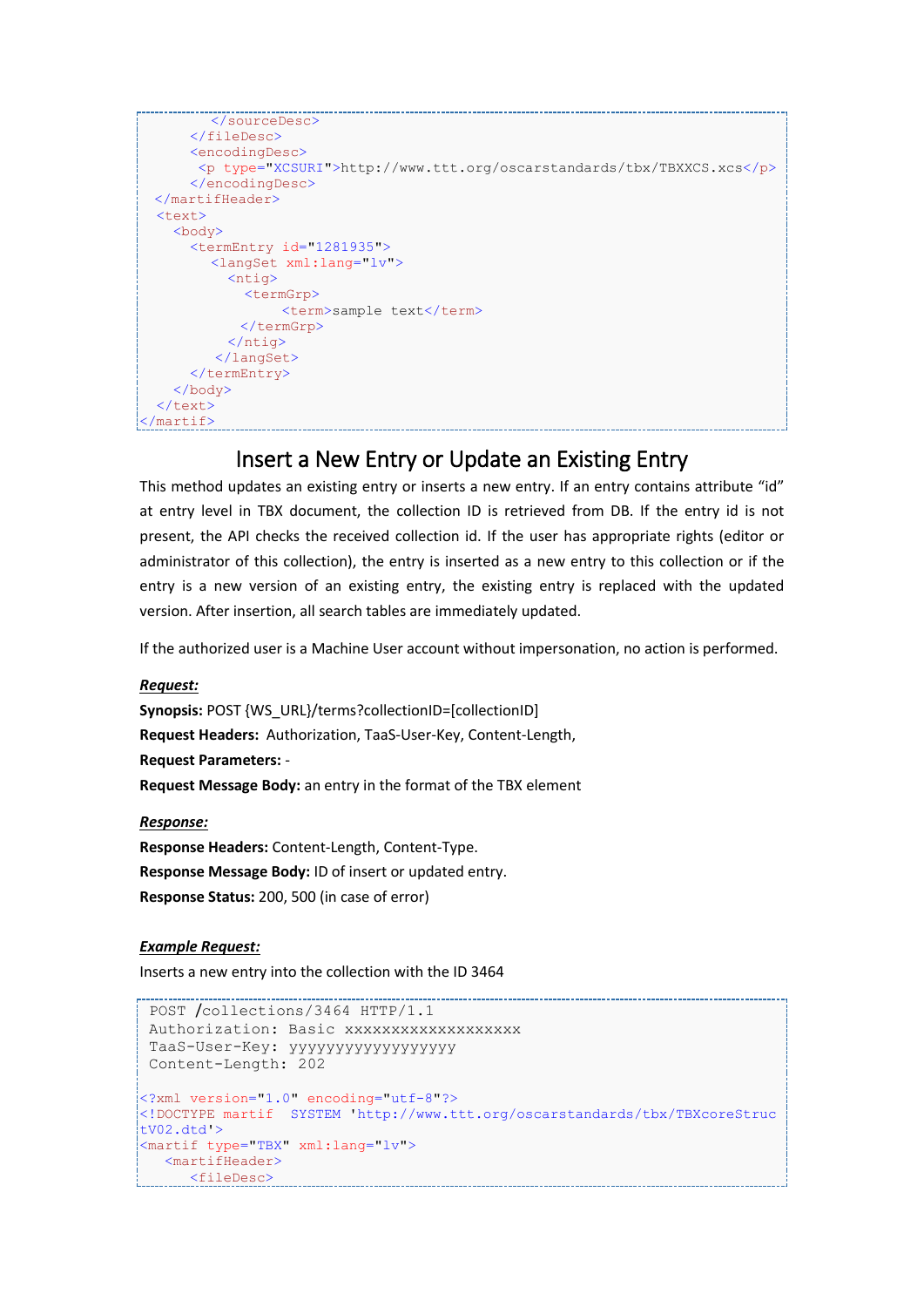```
<sourceDesc>
             <p>TaaS – Terminology As a Service</p>
        </sourceDesc>
      </fileDesc>
      <encodingDesc>
        <p type="XCSURI">http://www.ttt.org/oscarstandards/tbx/TBXXCS.xcs</p>
      </encodingDesc>
  </martifHeader>
  <text>
    <body>
      <termEntry id="1281935">
        <langSet xml:lang="lv">
           <ntig>
             <termGrp>
                 <term>sample text</term>
             </termGrp>
           </ntig>
          </langSet>
      </termEntry>
    </body>
 \langle/text>
</martif>
```
#### *Example Response:*

HTTP/1.1 200 OK Content-Type: text/plain Content-Length: 4

<span id="page-10-0"></span>3335

# Methods for Collection Retrieval

### Get a List of Collections

<span id="page-10-1"></span>This method retrieves a list of available collections. If a filter is passed along the request, the collections are filtered using the filter parameters. Available filters are: a list of languages, and a list of domains.

If the authorized user is a Machine User account without impersonation, only public collections are returned.

#### *Request:*

**Synopsis:** GET {WS\_URL}/collections

**Request Headers:** Accept (application/xml, application/json), Authorization, TaaS-User-Key

#### **Request Parameters:**

lang - collection languages (can be multiple),

domain – collection domain (can be multiple)

#### **Request Message Body:**

#### *Response:*

**Response Headers:** Content-Length, Content-Type. **Response Message Body:** a list of collections **Response Status:** 200

*Example Request:*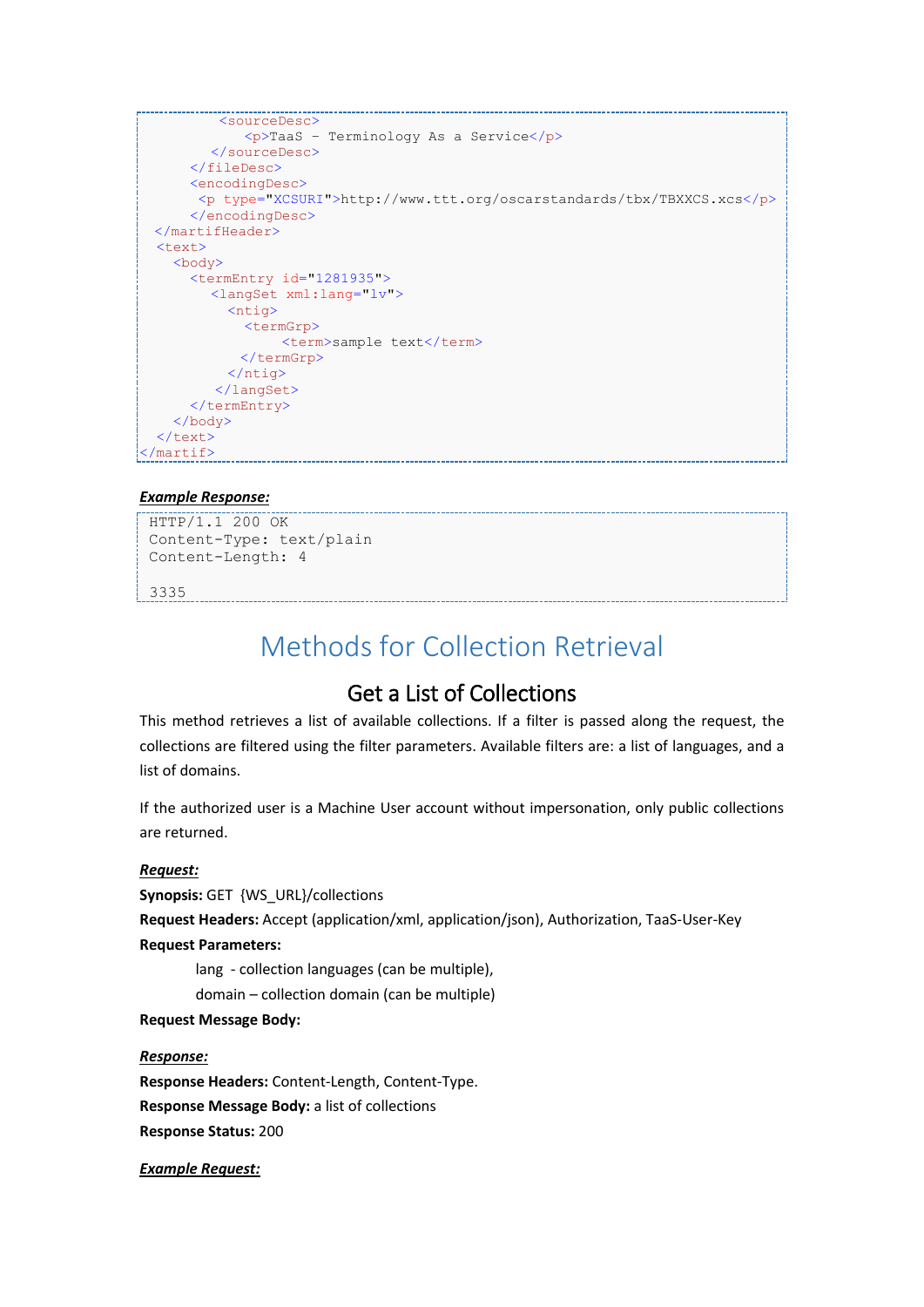```
GET /collections?lang=en&lang=lv$domain=Taas-1500 HTTP/1.1
Authorization: Basic xxxxxxxxxxxxxxxxxxx
TaaS-User-Key: MjIyMy1yRUVGUi01NTY3LTIyMzAtNDRGRkY= 
Accept: application/json
```

```
--------------------------------<br>HTTP/1.1 200 OK
Content-Length: 4566
Content-Type: application/json; charset=utf-8
[
  {
    "id": 5249
   ,"name":"ISO IT (ISO 2382-1)"
   ,"description":"International Standard ISO/IEC 2382-1"
   ,"languages":
        [
         { 
            "id":"en"
             ,"count":"15"
         }
         ,{ 
            "id":"lv"
            ,"count":"25"
         }
        ]
  }
,{
     "id": 5246
    ,"name":"Mežtehnikas, mežsaimniecības terminu vārdnīca"
    ,"description":"Dictionary of forestry"
    ,"languages":
       \lceil{ 
            "id":"fr"
            ,"count":"17"
         }
         ,{ 
            "id":"lv"
            ,"count":"34"
         }
        ]
  }
, \{ "id": 5243
   , "name": "SYNABA - Słownik słów kluczowych"
    ,"description":"SYNABA Dictionary of key words"
    ,"languages":
        \lceil{ 
            "id":"hu"
            ,"count":"65"
         }
         ,{ 
            "id":"lv"
            ,"count":"85"
         }
        , \{
```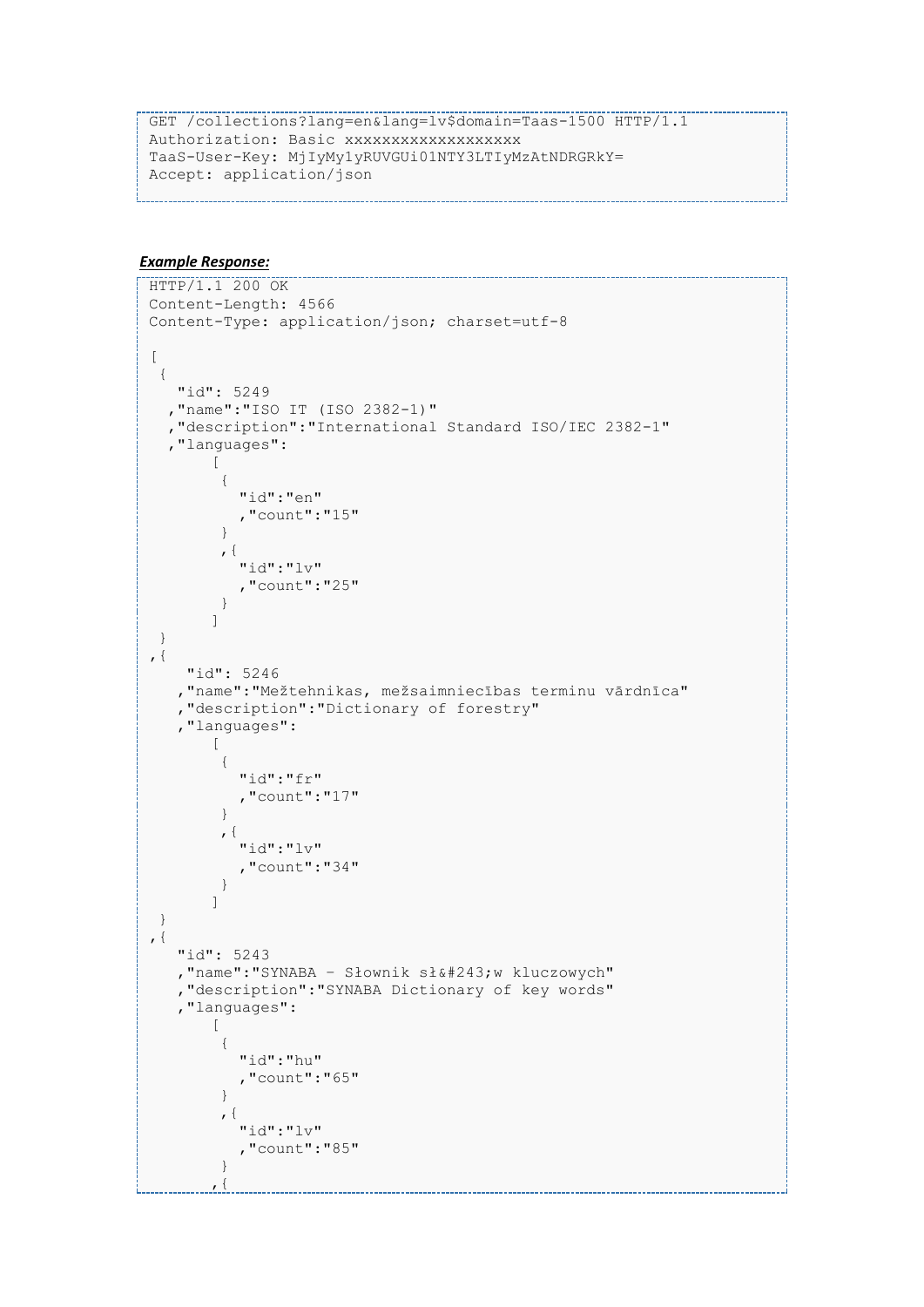```
 "id":"de"
    ,"count":"105"
 }
]
```
### Get a Collection

<span id="page-12-0"></span>This method retrieves all entries of a selected collection.

If the authorized user is a Machine User account without impersonation, only entries from public collection are returned.

#### *Request:*

 }  $\mathbf{I}$ 

**Synopsis:** GET {WS\_URL}/collections/[collectionID]

**Request Headers:** Authorization, TaaS-User-Key

#### **Request Parameters:**

format – export format (optional).

Possible values:

tbx – export data in TBX format (default, used if parameter not specified)

tsv – export data as Tab Separated Values

csv – export data as Comma Separated Values

moses – export data in Moses format

#### **Request Message Body:** -

*Response:*

**Response Headers:** Content-Length, Content-Type **Response Message Body:** term entries in the TBX format **Response Status:** 200

#### *Example Request:*

```
GET /collections/3345?format=tbx HTTP/1.1
Authorization: Basic xxxxxxxxxxxxxxxxxx
TaaS-User-Key: MjIyMy1yRUVGUi01NTY3LTIyMzAtNDRGRkY=
```

```
HTTP/1.1 200 OK
Content-Length: 4566
Content-Type: application/xml; charset=utf-8
<?xml version="1.0" encoding="utf-8"?>
<!DOCTYPE martif SYSTEM 'http://www.ttt.org/oscarstandards/tbx/TBXcoreStruc
tV02.dtd'>
<martif type="TBX" xml:lang="lv">
   <martifHeader>
      <fileDesc>
         <sourceDesc>
             <p>TaaS – Terminology As a Service</p>
        </sourceDesc>
      </fileDesc>
      <encodingDesc>
       <p type="XCSURI">http://www.ttt.org/oscarstandards/tbx/TBXXCS.xcs</p>
      </encodingDesc>
  </martifHeader>
```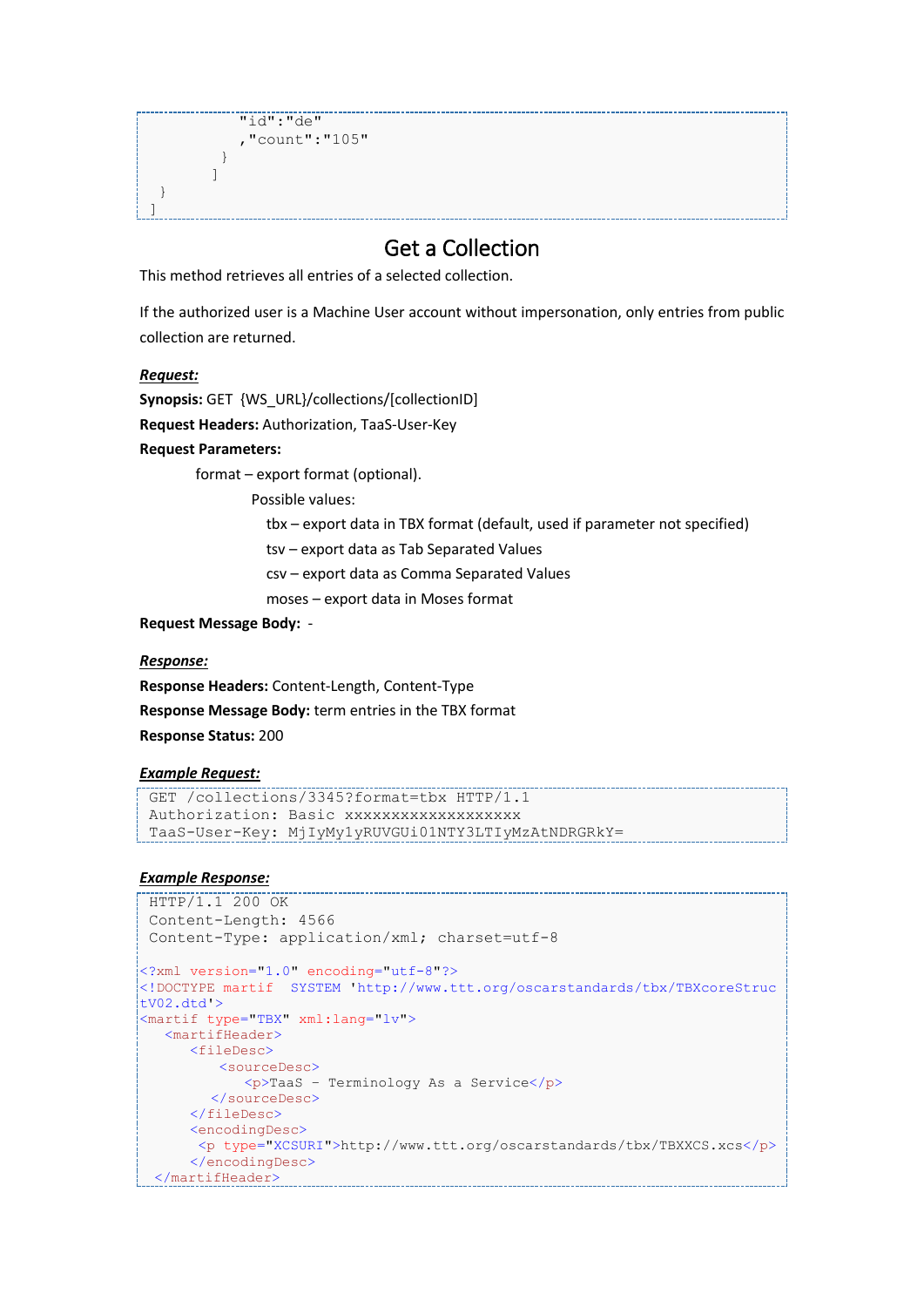```
 <text>
    <body>
      <termEntry id="1281935">
        <langSet xml:lang="lv">
           <ntig>
              <termGrp>
                 <term>sample text</term>
             </termGrp>
           </ntig>
          </langSet>
       </termEntry>
       <termEntry id="1281936">
        <langSet xml:lang="lv">
           <ntig>
              <termGrp>
                 <term>sample text Nr 2</term>
             </termGrp>
           </ntig>
          </langSet>
      </termEntry>
    </body>
 \langle/text>
</martif>
```
# Methods for Classifiers

### Get a List of Domains

<span id="page-13-1"></span><span id="page-13-0"></span>This method retrieves a list of available domains from the TaaS domain classification.

#### *Request:*

**Synopsis:** GET {WS\_URL}/domains **Request Headers:** Accept (application/xml, application/json), Authorization **Request Parameters: - Request Message Body: -**

#### *Response:*

**Response Headers:** Content-Length, Content-Type. **Response Message** Body: a list of domains **Response Status:** 200

#### *Example Request:*

```
GET /domains HTTP/1.1
Authorization: Basic xxxxxxxxxxxxxxxxxx
Accept: application/json
```

```
HTTP/1.1 200 OK
Content-Length: 4566
Content-Type: application/json; charset=utf-8
\lceil{
    "id": "TaaS-2100",
     "parent": null,
```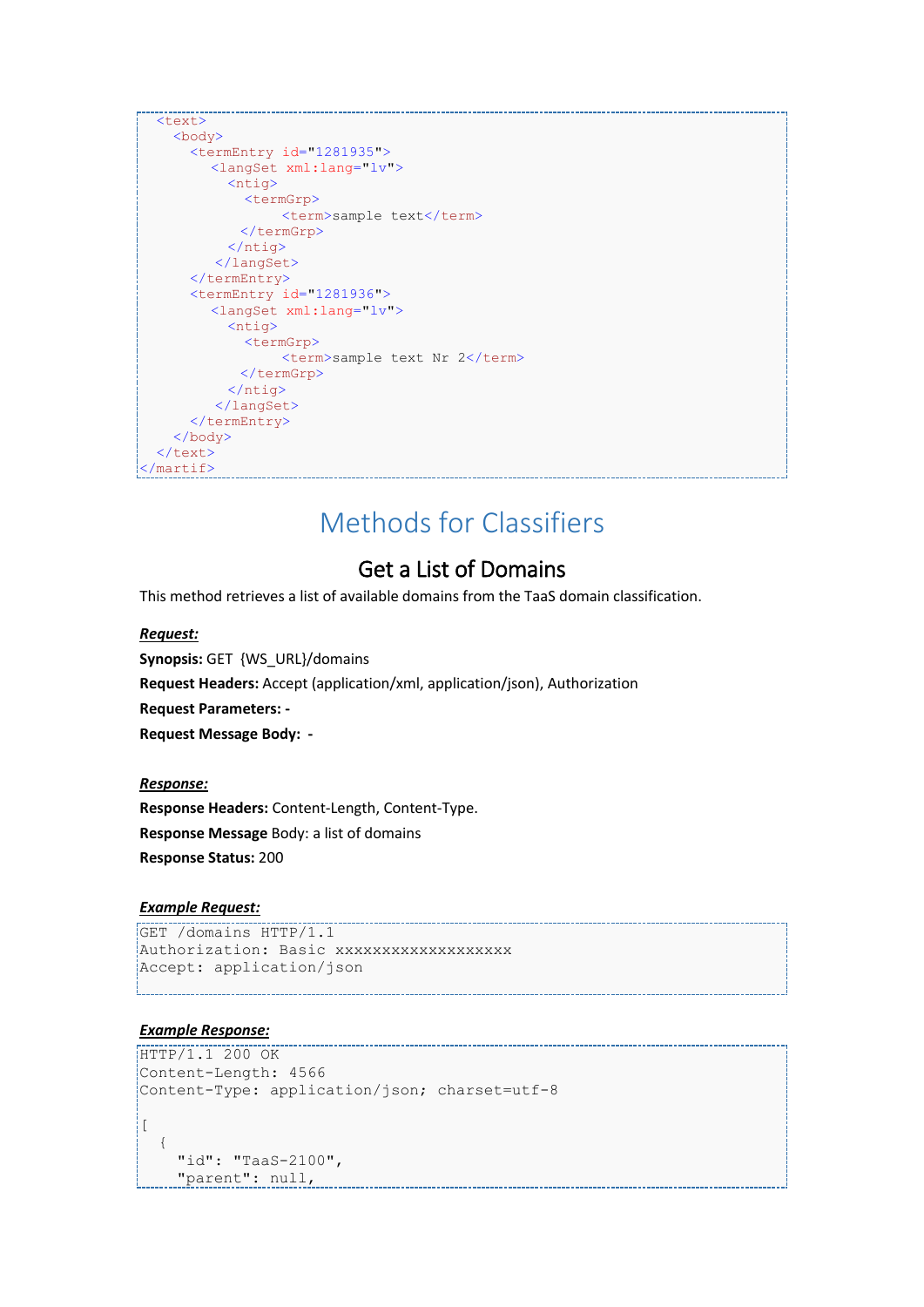```
 "name": "Natural sciences"
}
, \{"id": "TaaS-2101",
                      "parent": "TaaS-2100",
                      "name": "Astronomy"
          }
\begin{array}{c} \rule{0pt}{2.5ex} \rule{0pt}{2.5ex} \rule{0pt}{2.5ex} \rule{0pt}{2.5ex} \rule{0pt}{2.5ex} \rule{0pt}{2.5ex} \rule{0pt}{2.5ex} \rule{0pt}{2.5ex} \rule{0pt}{2.5ex} \rule{0pt}{2.5ex} \rule{0pt}{2.5ex} \rule{0pt}{2.5ex} \rule{0pt}{2.5ex} \rule{0pt}{2.5ex} \rule{0pt}{2.5ex} \rule{0pt}{2.5ex} \rule{0pt}{2.5ex} \rule{0pt}{2.5ex} \rule{0pt}{2.5ex} \rule{0
```
# Get a List of Languages

<span id="page-14-0"></span>This method retrieves a list of languages supported by the TaaS platform.

#### *Request:*

**Synopsis:** GET {WS\_URL}/languages **Request Headers:** Accept (application/xml, application/json), Authorization **Request Parameters:** - **Request Message Body:** -

*Response:*

**Response Headers:** Content-Length, Content-Type. **Response Message Body:** a list of languages **Response Status:** 200

#### *Example Request:*

```
GET /languages HTTP/1.1
Authorization: Basic xxxxxxxxxxxxxxxxxxx
Accept: application/json
```
#### *Example Response:*

{

```
HTTP/1.1 200 OK
Content-Length: 4566
Content-Type: application/json; charset=utf-8
\lbrack{
     "id":"lv"
     ,"name":"Latvian"
  }
, \{"id":"en"
     ,"name":"English"
  }
\overline{1}
```
# <span id="page-14-1"></span>Consumption Example of the API from .NET Code

Get entry by id, with basic authentication and also impersonation

public async Task<String> GetEntry(string entryID, string userKey)